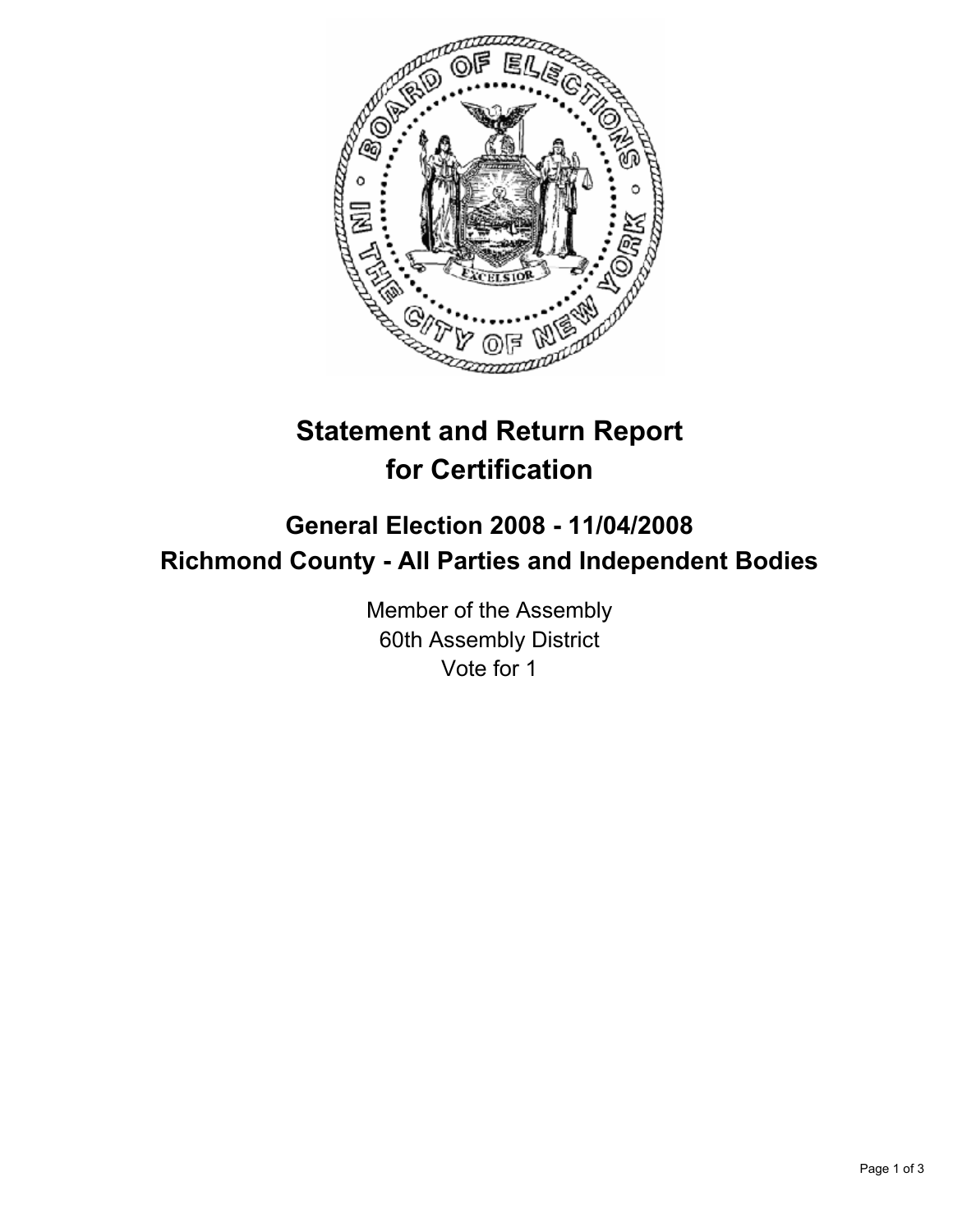

### **Assembly District 60**

| <b>PUBLIC COUNTER</b>                    | 27,212 |
|------------------------------------------|--------|
| <b>EMERGENCY</b>                         | 24     |
| ABSENTEE/MILITARY                        | 1,060  |
| AFFIDAVIT                                | 762    |
| <b>Total Ballots</b>                     | 29,131 |
| D JANELE HYER-SPENCER (DEMOCRATIC)       | 10,985 |
| JOSEPH F CAMMARATA (REPUBLICAN)          | 11,077 |
| D JANELE HYER-SPENCER (INDEPENDENCE)     | 881    |
| JOSEPH F CAMMARATA (CONSERVATIVE)        | 1.045  |
| D JANELE HYER-SPENCER (WORKING FAMILIES) | 680    |
| <b>JESUS CHRIST (WRITE-IN)</b>           |        |
| PHYLLIS SCHLALY (WRITE-IN)               |        |
| <b>Total Votes</b>                       | 24,670 |
| Unrecorded                               | 4.461  |